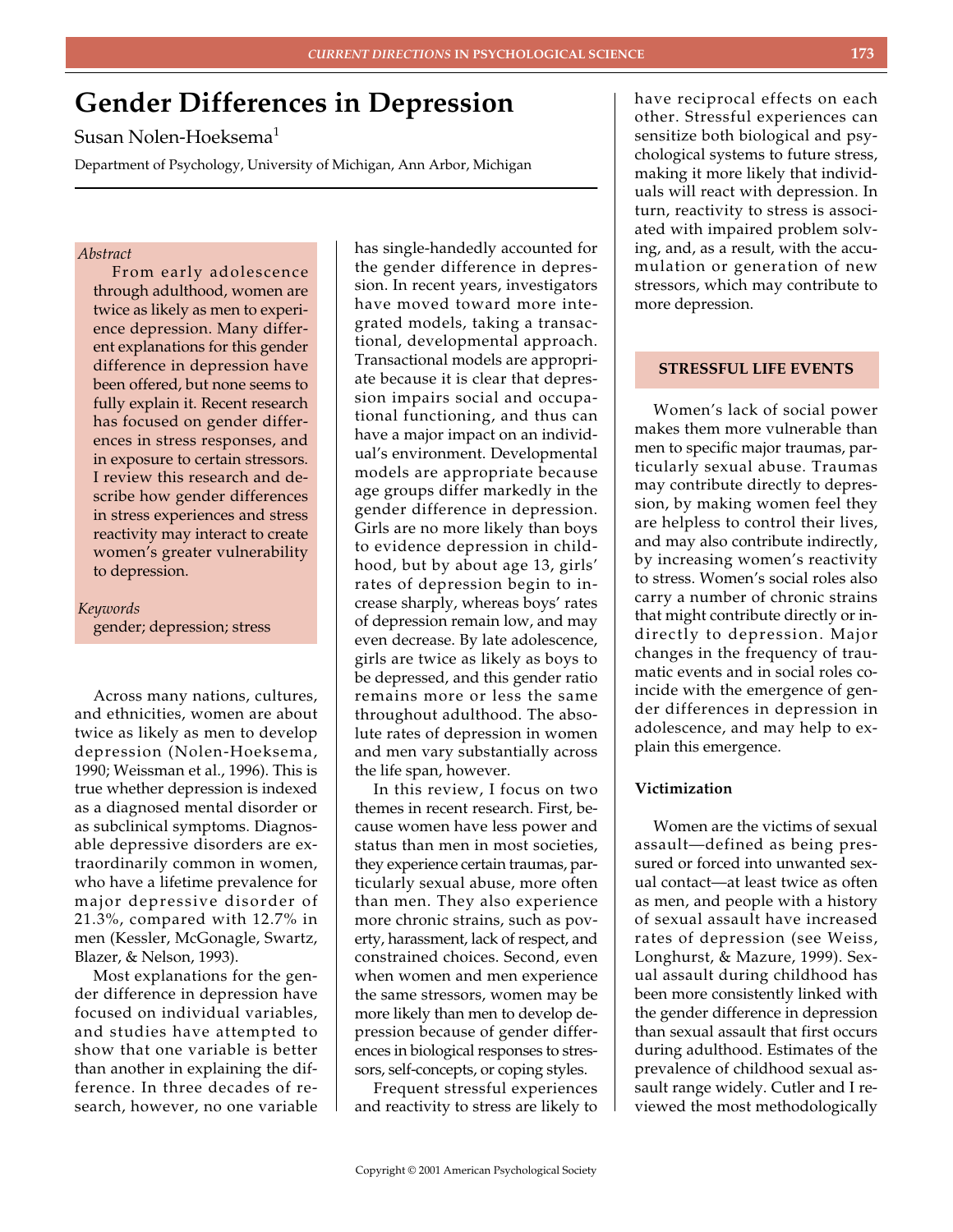sound studies including both male and female participants and found rates of childhood sexual assault between 7 and 19% for females and between 3 and 7% for males (Cutler & Nolen-Hoeksema, 1991). We estimated that, in turn, as much as 35% of the gender difference in adult depression could be accounted for by the higher incidence of assault of girls relative to boys. A few studies have examined whether depression might be an antecedent rather than a consequence of sexual assault. Depression does appear to increase risk for sexual assault in women and men, but sexual assault significantly increases risk for first or new onsets of depression.

Childhood sexual assault may increase risk for depression throughout the life span because abuse experiences negatively alter biological and psychological responses to stress (Weiss et al., 1999). Children and adolescents who have been abused, particularly those who have been repeatedly abused over an extended period of time, tend to have poorly regulated biological response to stress. Abuse experiences can also negatively alter children's and adolescents' perspectives on themselves and others, contributing to their vulnerability to depression (Zahn-Waxler, 2000).

## **Chronic Strains**

Women face a number of chronic burdens in everyday life as a result of their social status and roles relative to men, and these strains could contribute to their higher rates of depression (see Nolen-Hoeksema, 1990). Women make less money than men, and are much more likely than men to live in poverty. Women are more likely than men to be sexually harassed on the job. Women often have full-time paid jobs and also

do nearly all the child care and domestic work of the home. In addition, women are increasingly "sandwiched" between caring for young children and caring for sick and elderly family members. This role overload is said to contribute to a sense of "burn out" and general distress, including depressive symptoms, in women.

In the context of heterosexual relationships, some women face inequities in the distribution of power over important decisions that must be made, such as the decision to move to a new city, or the decision to buy an expensive item such as a car (Nolen-Hoeksema, Larson, & Grayson, 1999). Even when they voice their opinions, women may feel these opinions are not taken seriously, or that their viewpoints on important issues are not respected and affirmed by their partners. My colleagues and I measured chronic strain by grouping inequities in workload and heterosexual relationships into a single variable, and found that this variable predicted increases in depression over time, and partially accounted for the gender difference in depression (Nolen-Hoeksema et al., 1999). Depression also contributed to increased chronic strain over time, probably because it was associated with reductions in perceptions of control and effective problem solving.

# **Gender Intensification in Adolescence**

Social pressure to conform to gender roles is thought to increase dramatically as children move through puberty. For girls, this may mean a reduction in their opportunities and choices, either real or perceived. According to adolescents' own reports, parents restrict girls' more than boys' behaviors and have lower expectations for girls' than for boys' competencies

and achievements. Girls also feel that if they pursue male-stereotyped activities and preferences, such as interests in math and science or in competitive sports, they are rejected by their peers. For many girls, especially white girls, popularity and social acceptance become narrowly oriented around appearance.

This narrowing of acceptable behavior for girls in early adolescence may contribute to the increase in depression in girls at this time, although this popular theory has been the focus of remarkably little empirical research (Nolen-Hoeksema & Girgus, 1994). There is substantial evidence that excessive concern about appearance is negatively associated with wellbeing in girls, but these findings may apply primarily to white girls. In addition, very little research has examined whether appearance concerns and gender roles are risk factors for depression or only correlates.

## **REACTIVITY TO STRESS**

Even when women and men are confronted with similar stressors, women may be more vulnerable than men to developing depression and related anxiety disorders such as posttraumatic stress disorder (Breslau, Davis, Andreski, Peterson, & Schultz, 1997). Women's greater reactivity compared with men's has been attributed to gender differences in biological responses, self-concepts, and coping styles.

#### **Biological Responses to Stress**

For many years, the biological explanations for women's greater vulnerability to depression focused on the direct effects of the ovarian hormones (especially estrogen and progesterone) on women's moods. This literature is too large and com-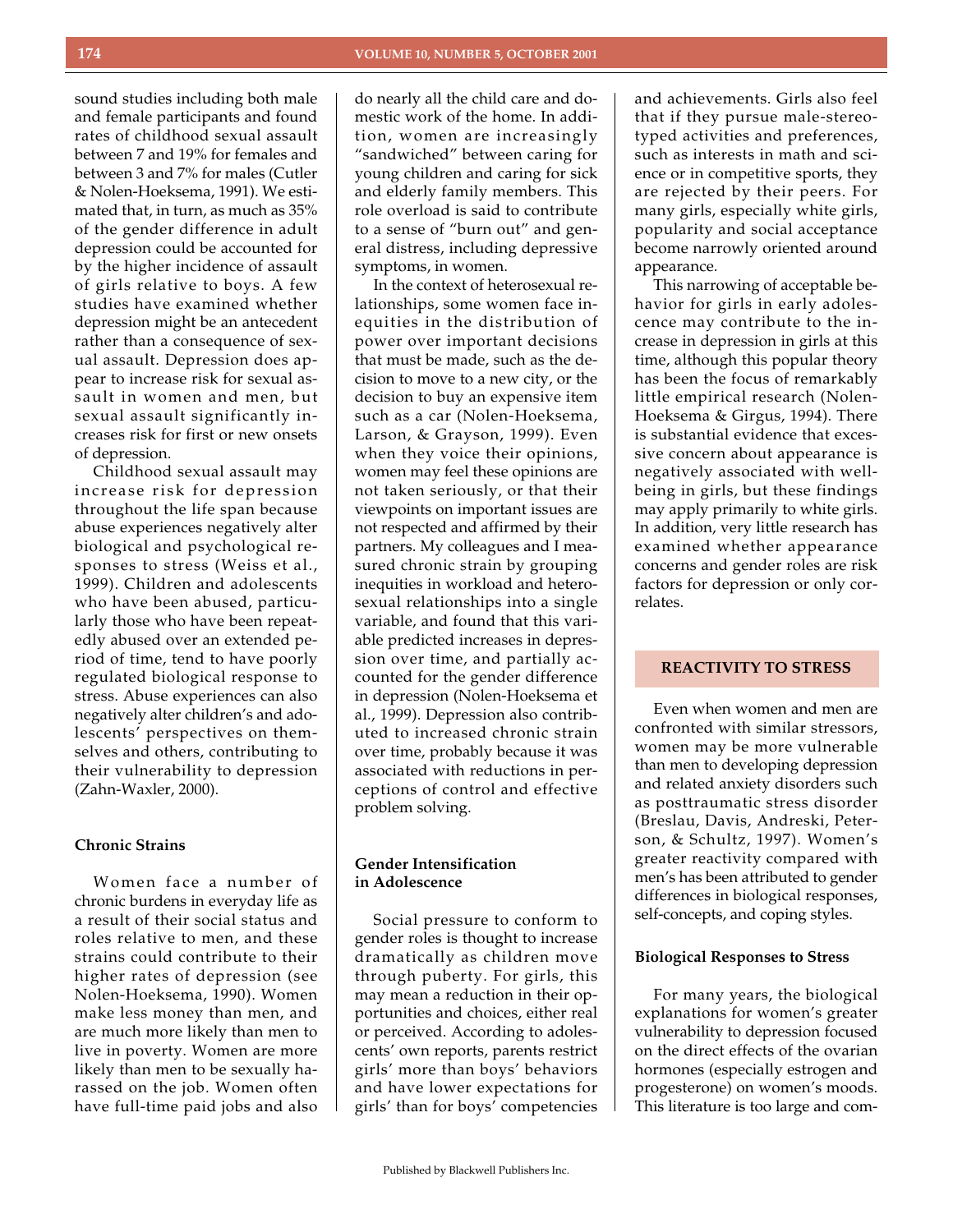plicated to review here (but see Nolen-Hoeksema, 1990, 1995). Simply put, despite widespread popular belief that women are more prone to depression than men because of direct negative effects of estrogen or progesterone on mood, there is little consistent scientific evidence to support this belief. Although some women do become depressed during periods of hormonal change, including puberty, the premenstrual period of the menstrual cycle, menopause, and the postpartum period, it is unclear that these depressions are due to the direct effects of hormonal changes on mood, or that depressions during these periods of women's lives account for the gender differences in rates of depression.

More recent biological research has focused not on direct effects of ovarian hormones on moods, but on the moderating effects of hormones, particularly adrenal hormones, on responses to stress. The hypothalamic-pituitary-adrenal (HPA) axis plays a major role in regulating stress responses, in part by regulating levels of a number of hormones, including cortisol, which is released by the adrenal glands in response to chemicals secreted by the brain's hypothalamus and then the pituitary. In turn, cortisol levels can affect other biochemicals known to influence moods. People with major depressive disorder often show elevated cortisol responses to stress, indicating dysregulation of the HPA response.

An intriguing hypothesis is that women are more likely than men to have a dysregulated HPA response to stress, which makes them more likely to develop depression in response to stress (Weiss et al., 1999). Women may be more likely to have a dysregulated HPA response because they are more likely to have suffered traumatic events, which are known to contribute to HPA dysregulation. In addition, ovarian hormones

modulate regulation of the HPA axis (Young & Korszun, 1999). Some women may have depressions during periods of rapid change in levels of ovarian hormones (the postpartum period, premenstrual period, menopause, and puberty) because hormonal changes trigger dysregulation of the stress response, making these women more vulnerable to depression, particularly when they are confronted with stress. The causal relationship between HPA axis regulation and the gender difference in depression has not been established but is likely to be a major focus of future research.

#### **Self-Concept**

Although the idea that girls have more negative self-concepts than boys is a mainstay of the pop-psychology literature, empirical studies testing this hypothesis have produced mixed results (Nolen-Hoeksema & Girgus, 1994). Several studies have found no gender differences in self-esteem, self-concept, or dysfunctional attitudes. Those studies that do find gender differences, however, tend to show that girls have poorer self-concepts than boys. Again, negative self-concepts could contribute directly to depression, and could interact with stressors to contribute to depression. Negative self-concept has been shown to predict increases in depression in some studies of children (Nolen-Hoeksema & Girgus, 1994).

One consistent difference in males' and females' self-concepts concerns interpersonal orientation, the tendency to be concerned with the status of one's relationships and the opinions others hold of oneself. Even in childhood, girls appear more interpersonally oriented than boys, and this gender difference increases in adolescence (Zahn-Waxler, 2000). When interpersonal orientation leads girls and women to

subordinate their own needs and desires completely to those of others, they become excessively dependent on the good graces of others (Cyranowski, Frank, Young, & Shear, 2000). They may then be at high risk for depression when conflicts arise in relationships, or relationships end. Several recent studies have shown that girls and women are more likely than boys and men to develop depression in response to interpersonal stressors. Because depression can also interfere with interpersonal functioning, an important topic for future research is whether the gender difference in depression is a consequence or cause of gender differences in interpersonal strain.

## **Coping Styles**

By adolescence, girls appear to be more likely than boys to respond to stress and distress with rumination—focusing inward on feelings of distress and personal concerns rather than taking action to relieve their distress. This gender difference in rumination then is maintained throughout adulthood. Several longitudinal and experimental studies have shown that people who ruminate in response to stress are at increased risk to develop depressive symptoms and depressive disorders over time (Nolen-Hoeksema et al., 1999). In turn, the gender difference in rumination at least partially accounts for the gender difference in depression. Rumination may not only contribute directly to depression, but may also contribute indirectly by impairing problem solving, and thus preventing women from taking action to overcome the stressors they face.

### **AN INTEGRATIVE MODEL**

Women suffer certain stressors more often than men and may be